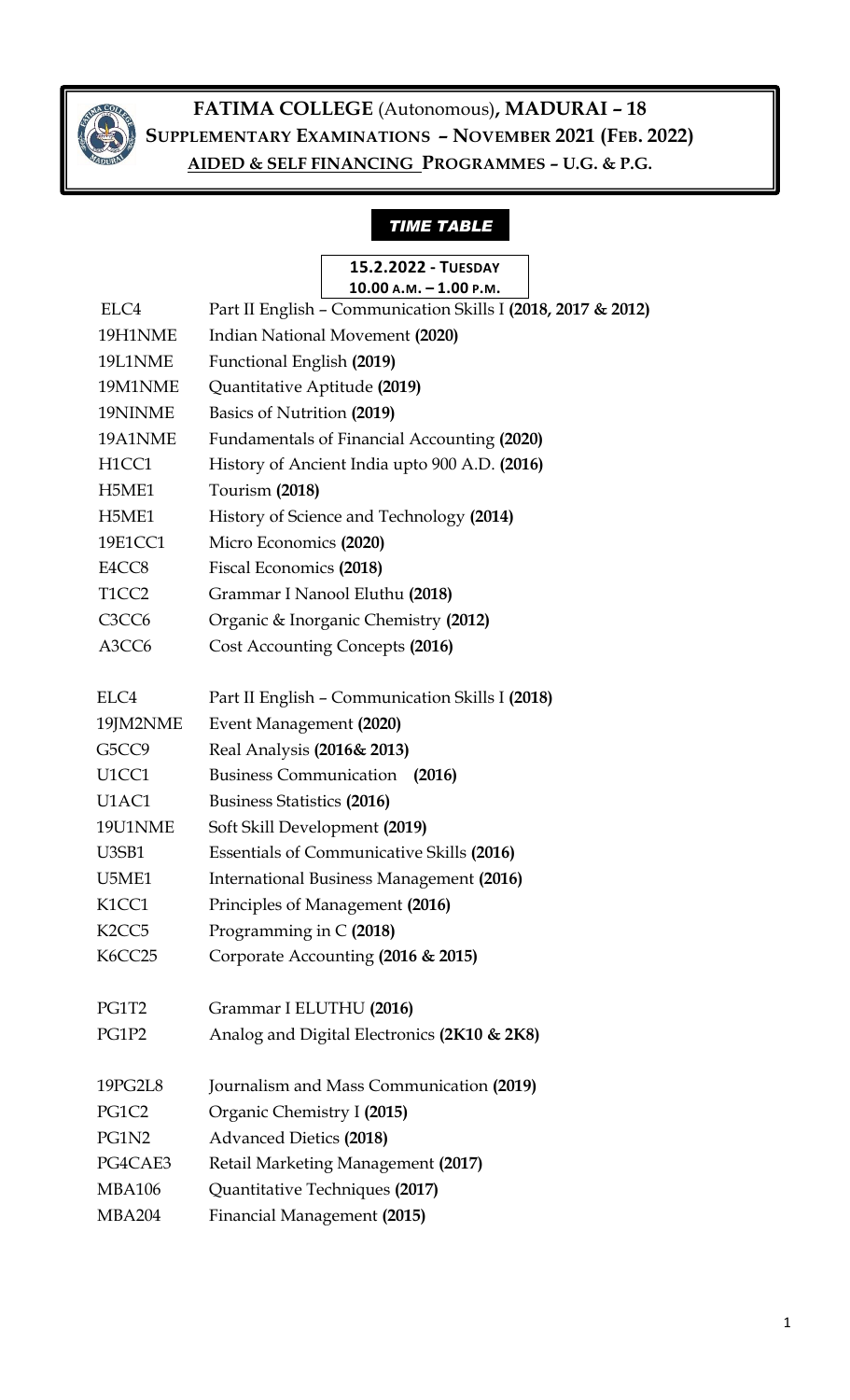

### **15.2.2022 - TUESDAY 2.00 P.M. – 5.00 P.M.**

| H4CC7                          | Modern India (FROM 1858-1947 A.D.) (2018) |
|--------------------------------|-------------------------------------------|
| H <sub>5</sub> SB <sub>3</sub> | Introduction to Archeology (2018 & 2016)  |
| L <sub>5</sub> SB <sub>3</sub> | English Language Teaching I (2017)        |
| C6CC13                         | Organic Chemistry - IV (2012)             |
| Z4CC8                          | Environmental Biology (2012)              |
| Z6CC15                         | Genetic Engineering (2015)                |
| B <sub>2</sub> AC <sub>2</sub> | Computer System Architecture (2018)       |
| A3SB1                          | Self Management Skills (2016)             |
| 19A3SB1                        | Self Management Skills (2017)             |
| A6CC14                         | Advanced Corporate Accounting (2011)      |
|                                |                                           |
| W3SB1                          | Voice Culture (2018)                      |
| G5SB3                          | Fourier Transforms (2016)                 |
| G5CC11                         | Computer Programming in C (2013)          |
| U3CC7                          | Cost Accounting (2016)                    |
| <b>U6CC19</b>                  | Environment of business (2016)            |
| K1CC2                          | Advanced Accountancy- I (2016)            |
| K6ME6                          | Company law (2015)                        |
|                                |                                           |
| PG2E8                          | Statistical Methods (2017)                |
| PG1P4                          | Electromagnetic Theory (2K8)              |
|                                |                                           |
| PG2N7                          | Clinical Nutrition & Diet Therapy (2018)  |
| PG1C3                          | Physical Chemistry I (2015)               |
| PG4CE4                         | Chemical Engineering (2017)               |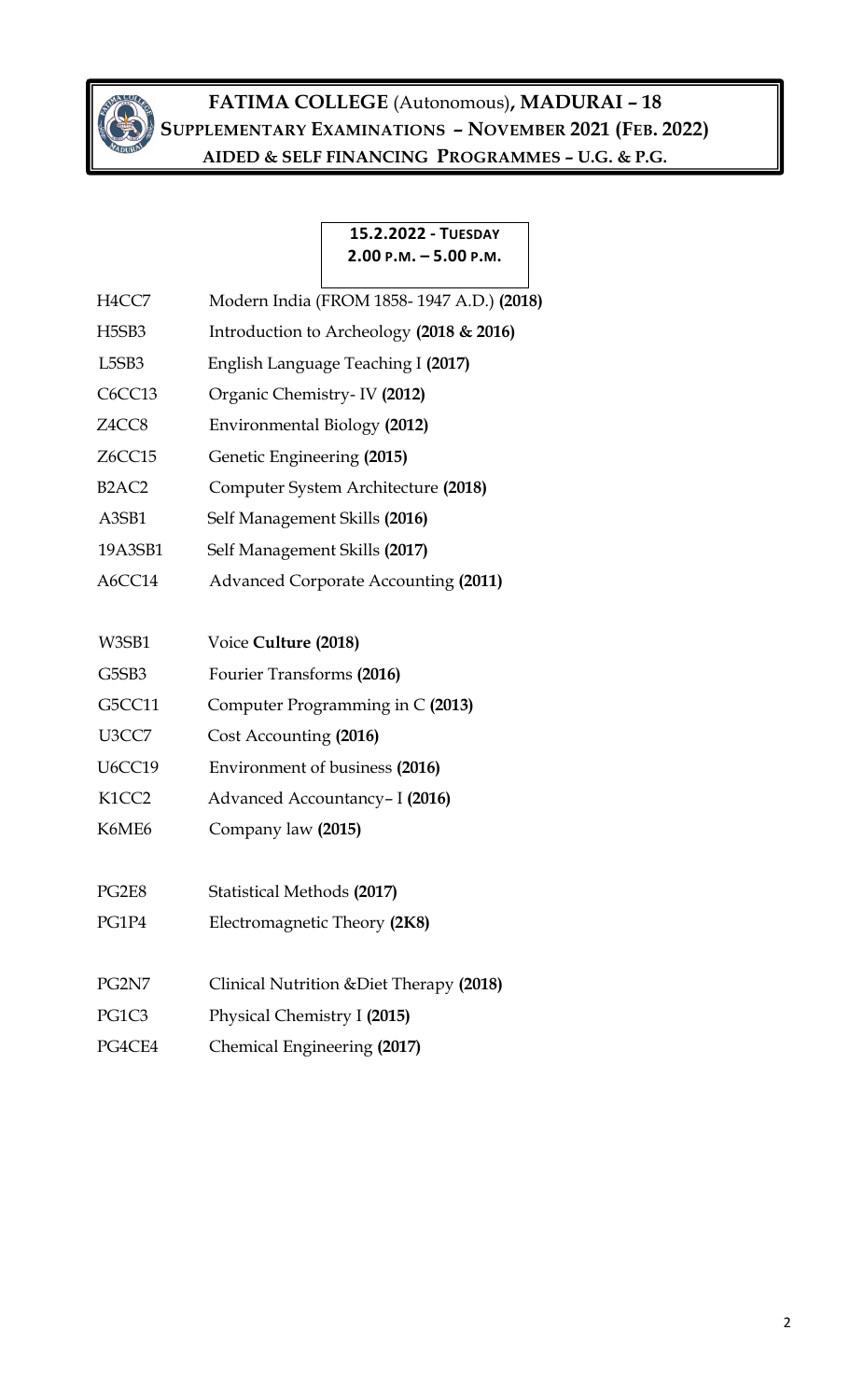### **16.2.2022 - WEDNESDAY 10.00 A.M. – 1.00 P.M.**

| ELC <sub>3</sub>                | Part II Language English (2017)                  |  |  |  |
|---------------------------------|--------------------------------------------------|--|--|--|
| 19H1CC2                         | History of the World upto1453A.D (2019)          |  |  |  |
| H <sub>1</sub> AC <sub>1</sub>  | History of the World upto 1453A.D.(2016)         |  |  |  |
| H1CC2                           | South Indian Art and Architecture (2018 & 2016)  |  |  |  |
| H <sub>3</sub> AC <sub>3</sub>  | Modern Governments I (2016)                      |  |  |  |
| 19E1CC2                         | Monetary Economics (2020)                        |  |  |  |
| C <sub>4</sub> CC <sub>8</sub>  | Inorganic chemistry -III (2012)                  |  |  |  |
| 19A3CC7                         | Banking Law & Practice (2017)                    |  |  |  |
| A4CC9                           | Company Law II (2K11)                            |  |  |  |
| A5CC12                          | Company Law (2016)                               |  |  |  |
| G5CC10                          | Mechanics (2016,13)                              |  |  |  |
| U <sub>3</sub> CC <sub>6</sub>  | Marketing Management (2016& 2012)                |  |  |  |
| U <sub>5</sub> CC <sub>13</sub> | Financial Management (2016)                      |  |  |  |
| K3CC8                           | Principles of RDBMS (2016)                       |  |  |  |
| <b>K6CC22</b>                   | Active server page (2015)                        |  |  |  |
| PG3TE1                          | Dramatics (2016)                                 |  |  |  |
| PG1P3                           | Classical Mechanics (2K8)                        |  |  |  |
| 19PG2L7                         | Literary Criticism & Theory (2020)               |  |  |  |
| PG2N8                           | Functional Foods & Nutraceuticals (2018)         |  |  |  |
| PG <sub>2</sub> C <sub>7</sub>  | Organic Chemistry II (2015)                      |  |  |  |
|                                 | 16.2.2022 - WEDNESDAY                            |  |  |  |
|                                 | $2.00$ P.M. $-5.00$ P.M.                         |  |  |  |
| H <sub>2</sub> CC <sub>3</sub>  | History of<br>Medieval India (AD 900-1707)       |  |  |  |
| (2016)                          |                                                  |  |  |  |
| S <sub>4</sub> CC <sub>10</sub> | Social Disorganisation & Social Problems (2018)  |  |  |  |
| C6CC14                          | Physical chemistry -IV (2012)                    |  |  |  |
| Z6ME6                           | Human Genetics (2018)                            |  |  |  |
| N6ME4                           | Food and Dairy Processing (2016)                 |  |  |  |
| B <sub>4</sub> CC <sub>7</sub>  | RDBMS with Oracle (2016)                         |  |  |  |
| A4SB2                           | Interpersonal Skills (2016)                      |  |  |  |
| G6CC12                          | Complex analysis (2016)                          |  |  |  |
| G6CC14                          | Operations Research (2016 & 2013)                |  |  |  |
| U3CC8                           | <b>Financial Services (2016)</b>                 |  |  |  |
| U5CC14                          | Tax Laws (2016)                                  |  |  |  |
| U <sub>6</sub> SB <sub>6</sub>  | Psychological inputs for Self Development (2016) |  |  |  |
| K3CC10                          | Auditing (2016)                                  |  |  |  |
| K6CC24                          | Tax laws & practice -II (2015)                   |  |  |  |
| PG2P7                           | Quantum Mechanics (2K10 & 2K8)                   |  |  |  |
| <b>PG3C11</b>                   | Organic Chemistry III (2015)                     |  |  |  |
| PG2N9                           | Research Methodology (2018)                      |  |  |  |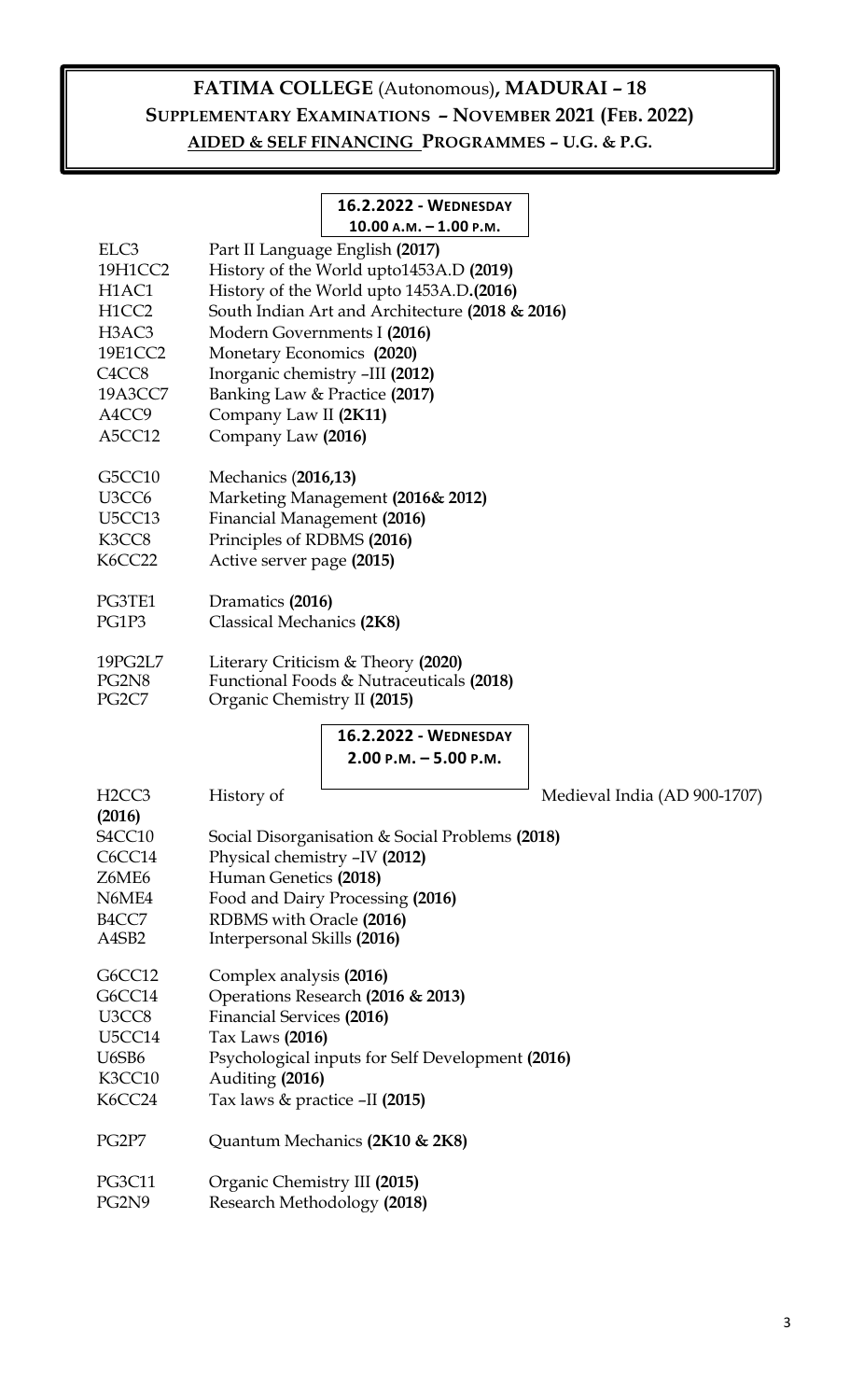

#### **17.2.2022 - THURSDAY 10.00 A.M. – 1.00 P.M.**

ELC2 Part II Language English (BASIC) (2018

| & 17)<br><b>H5CC11</b><br>H <sub>6</sub> ME <sub>2</sub><br>19E1AC1<br>T <sub>3</sub> AC <sub>3</sub><br>C <sub>5</sub> CC <sub>11</sub><br>Z5CC12<br>A <sub>2</sub> CC <sub>4</sub><br>19A3ACE3                                                                                  | Economic Statistics (2020)<br>Evolution (2012)<br>Marketing (2016)                                                                                                                              | History of Tamil Nadu (AD.1800 to A.D. 2006) (2016)<br>Women through the ages in India (2014)<br>History of Tamilnadu & Culture I (2012)<br>Organic Chemistry - III (2012)<br>Global Business Management (2017)                                                                                                            |                                                                      |
|-----------------------------------------------------------------------------------------------------------------------------------------------------------------------------------------------------------------------------------------------------------------------------------|-------------------------------------------------------------------------------------------------------------------------------------------------------------------------------------------------|----------------------------------------------------------------------------------------------------------------------------------------------------------------------------------------------------------------------------------------------------------------------------------------------------------------------------|----------------------------------------------------------------------|
| G3CC5<br>G6ME5                                                                                                                                                                                                                                                                    | Modern Algebra (2013)                                                                                                                                                                           | Lattices and Boolean Algebra (2016)                                                                                                                                                                                                                                                                                        |                                                                      |
| U <sub>2</sub> CC <sub>3</sub>                                                                                                                                                                                                                                                    | Financial Accounting (2016)                                                                                                                                                                     |                                                                                                                                                                                                                                                                                                                            |                                                                      |
| U <sub>3</sub> CC <sub>5</sub>                                                                                                                                                                                                                                                    | Organisational Behaviour (2016)                                                                                                                                                                 |                                                                                                                                                                                                                                                                                                                            |                                                                      |
| U6ME3<br>K3CC11                                                                                                                                                                                                                                                                   | Retail Management (2016)<br>Introduction to Networks (2016)                                                                                                                                     |                                                                                                                                                                                                                                                                                                                            |                                                                      |
| K6ME4                                                                                                                                                                                                                                                                             | Financial Management (2015)                                                                                                                                                                     |                                                                                                                                                                                                                                                                                                                            |                                                                      |
|                                                                                                                                                                                                                                                                                   |                                                                                                                                                                                                 |                                                                                                                                                                                                                                                                                                                            |                                                                      |
| 19PG1P2                                                                                                                                                                                                                                                                           | Applied Electronics (2020)                                                                                                                                                                      |                                                                                                                                                                                                                                                                                                                            |                                                                      |
| 19PG3P11/                                                                                                                                                                                                                                                                         |                                                                                                                                                                                                 |                                                                                                                                                                                                                                                                                                                            |                                                                      |
| <b>PG3P11</b>                                                                                                                                                                                                                                                                     | Condensed Matter Physics/<br>Solid State Physics I (2K8 & 92)                                                                                                                                   |                                                                                                                                                                                                                                                                                                                            |                                                                      |
| <b>PGBEDC</b>                                                                                                                                                                                                                                                                     | Multimedia Applications II (2017)                                                                                                                                                               |                                                                                                                                                                                                                                                                                                                            |                                                                      |
|                                                                                                                                                                                                                                                                                   |                                                                                                                                                                                                 |                                                                                                                                                                                                                                                                                                                            |                                                                      |
| <b>PG2N10</b>                                                                                                                                                                                                                                                                     |                                                                                                                                                                                                 | Nutritional Biochemistry (2018)                                                                                                                                                                                                                                                                                            |                                                                      |
| <b>PG3C12</b>                                                                                                                                                                                                                                                                     | Physical Chemistry III (2015)                                                                                                                                                                   |                                                                                                                                                                                                                                                                                                                            |                                                                      |
| H <sub>2</sub> AC <sub>2</sub><br>H <sub>5</sub> SB <sub>4</sub><br>Examinations (2018)<br>S4CC11<br>T <sub>2</sub> CC <sub>4</sub><br>T4CC7<br><b>T6CC13</b><br>C6ME3<br>B6ME5<br>A6ME3<br>U <sub>2</sub> CC <sub>4</sub><br>U4CC11<br>K3SB1<br>K5CC21<br><b>PG4T12</b><br>PG2P8 | History of<br>Indian<br>Visual Programming (2018)<br>Epic Literature (2018)<br>Managerial economics (2016)<br>Principles of Insurance (2015)<br>Sangam Literature (2016)<br>Modern Optics (2K8) | 17.2.2022 - THURSDAY<br>$2.00$ P.M. $-5.00$ P.M.<br>Grammar - II Nanool - SOL (2018)<br>History of Tamil Literature (2016)<br>Advanced Organic Chemistry (2012)<br>Introduction to Artificial Intelligence (2015)<br>Management Accounting (2016 & 2011)<br>Management Accounting (2016)<br>Introduction to Banking (2016) | The World since $1453$ AD $(2016)$<br><b>History for Competitive</b> |
| PG4P16                                                                                                                                                                                                                                                                            | Numerical Methods and Programming in C++ (2K10)                                                                                                                                                 |                                                                                                                                                                                                                                                                                                                            |                                                                      |
| 19PG2A6                                                                                                                                                                                                                                                                           | Management Accounting and Financial Control II (2019)                                                                                                                                           |                                                                                                                                                                                                                                                                                                                            |                                                                      |
| PG1C1                                                                                                                                                                                                                                                                             | Inorganic Chemistry I (2015)                                                                                                                                                                    |                                                                                                                                                                                                                                                                                                                            |                                                                      |